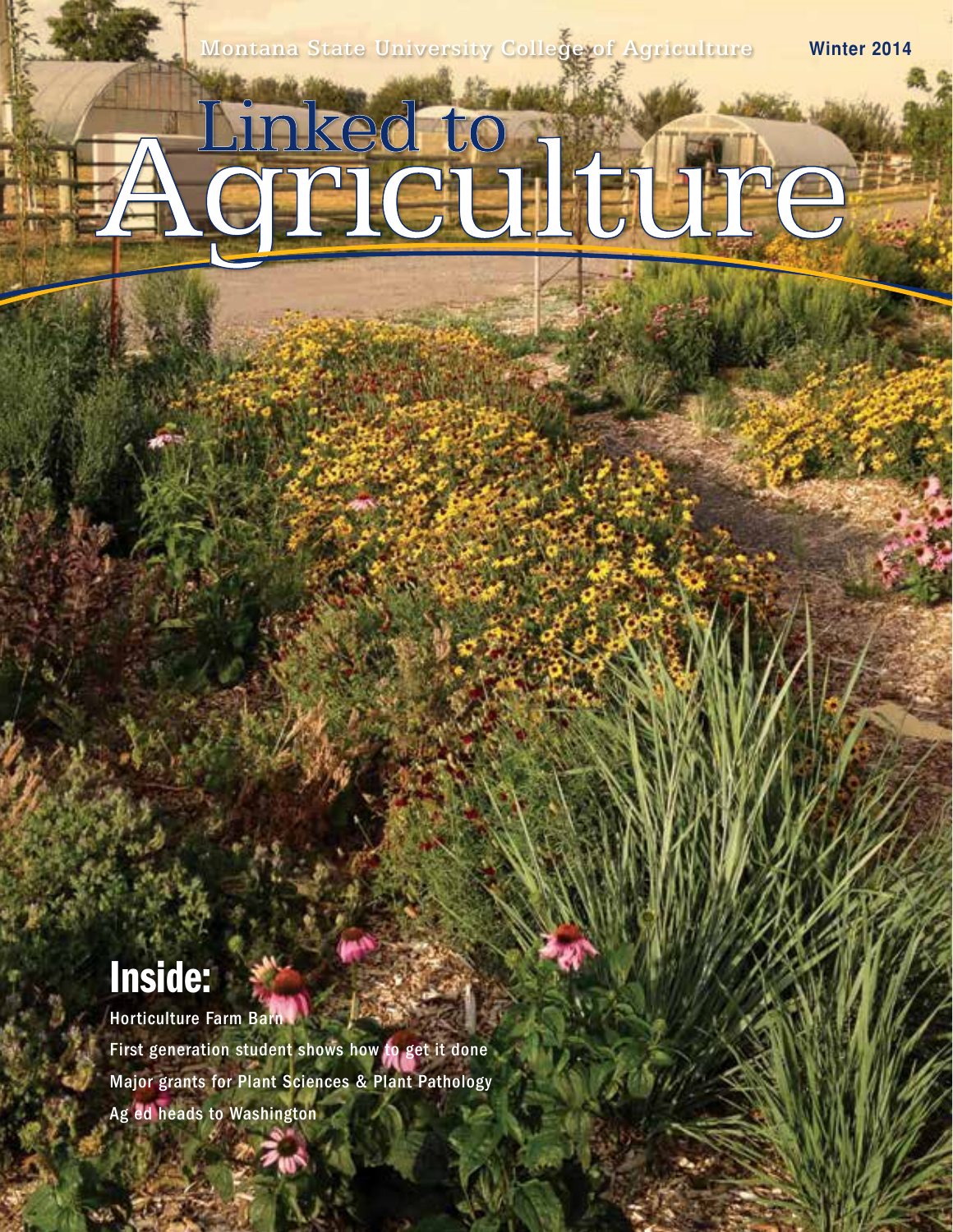



Watching the seasons change on campus is something special. This semester we've been lucky enough to have one of those glorious Indian summers, where summer extends her warm reach into the late fall months. Winter arrived in December with a bang, and students have now retreated home for holiday break. It's been the kind of semester any Montana student, farmer or rancher can appreciate: vibrant sunrises, healthy harvests, a strong snowpack, and the feeling that we're all incredibly fortunate to call Montana our home.

The shift in seasons has also brought transition and change to Linfield Hall. This August, I was asked to take the desk as the Interim Dean of the College of Agriculture and Director of the Montana Agricultural Experiment Station. It was a swift and unexpected move, but one I was thrilled to honor. My predecessor, Jeff Jacobsen, weathered five legislative sessions and ten years as Dean and Director and he left the

College of Agriculture in superb shape. We wish him well as he continues his passion for critical agricultural production issues. Dean Jacobsen's relationships, legacy and accomplishments will long be remembered and respected.

On the Cover: Student-built rain garden surrounding the Horticulture Farm Barn. Student Garden at MSU's Horticulture Farm. September 2013.











More than 1,100 undergraduate and graduate students with 48 states and 21 countries represented

204 buildings. totaling 407,200 sq ft

**Two** llamas

29 Veteran students

29,372 acres of land affiliated with MSU/MAES

One herd dog and **One** guard dog

578 resident students and 499 non-resident students

147 faculty and 246 staff

24 geldings and 18 mares

One of two university housed wool research labs in the nation

As Old Man Winter is settling in into the Rocky Mountains and we prepare for spring semester, the College of Agriculture and MAES will continue through a period of adjustment as well. However, if there's one truth about our students, faculty and staff, it's that we know how to handle change. We've been around since 1893. If there's any group of people who know the value in meeting a season of uncertainty and becoming stronger on the other end, it's our extended agricultural family.

> Three of the top five academic departments in research expenditures at MSU

**776** steers

21 academic options and 7 minors

12 undergraduate degrees and 13 graduate programs

2.5 million acres in Montana are growing wheat varieties developed at MSU

This year we raise our glass to 120 years as the oldest (by one day) public institution of higher education in Montana. In the here and the now, we've welcomed record enrollment, added outstanding faculty to our team, and continue to work hard on our teaching, research and mission that make us a proud leader of agricultural education and research.

**CONTRACTOR** 

To our friends and family across the state and here at home, here's to a season of change and the wonderful happenings ahead in the New Year.

Glenn Duff Interim Dean and Director College of Agriculture and Montana Agricultural Experiment Station

COLLEGE OF AG 2013 SNAPSHOTS



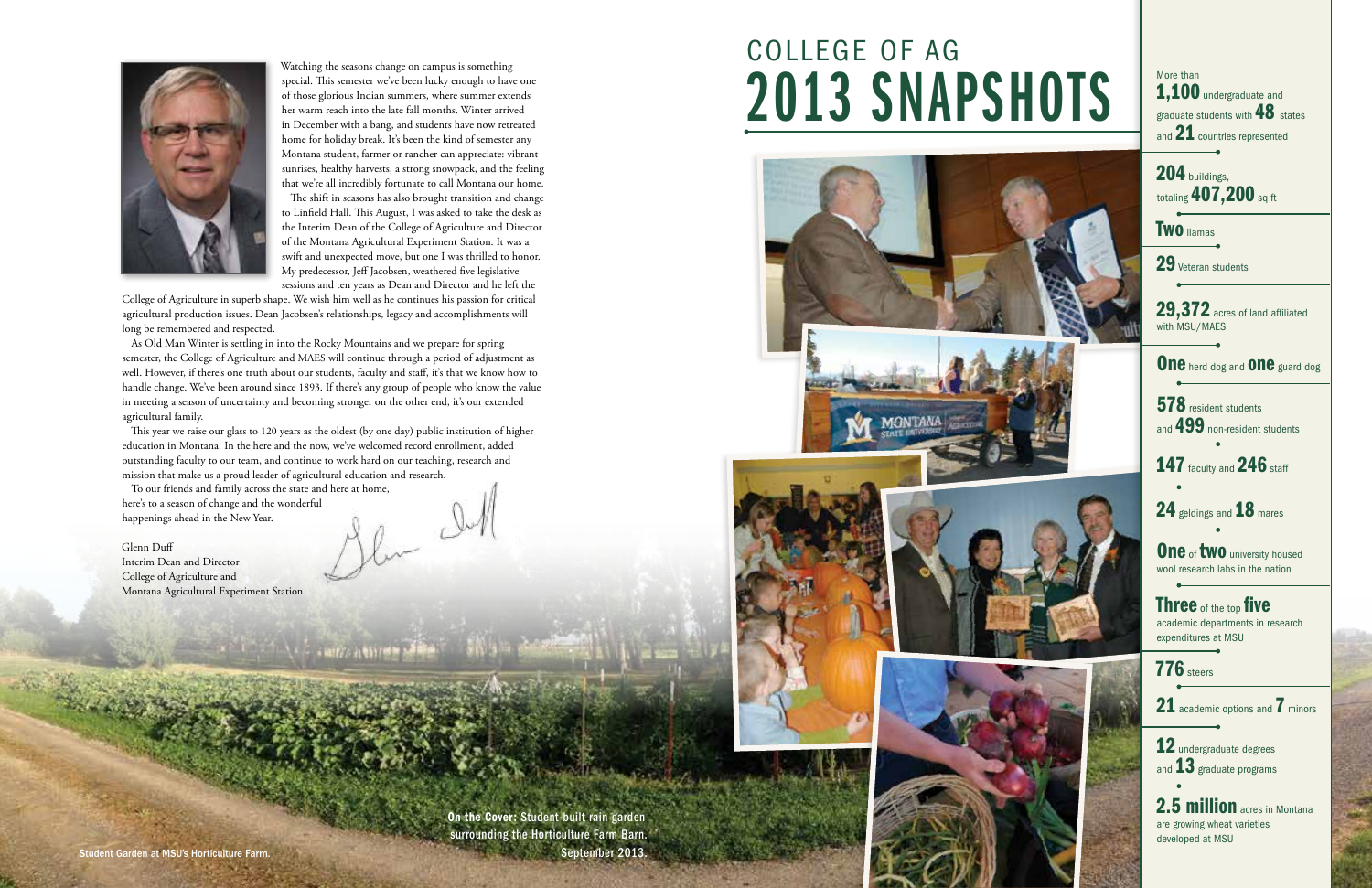

The Horticulture Farm Barn's progression from the old lath house to the barn's current landscaping. Photo courtesy of David Baumbauer.

There's a brand new barn in town. Still smelling of fresh sawdust and newly settled ground, it's hard to imagine life without MSU's new Horticulture Farm Barn.

The erstwhile roofless structure, around since the 1960s, is now a beautiful barn sitting proudly in the middle of 10 acres at the Bozeman Agricultural Research and Training Farm—minutes from campus. The new Horticulture Farm Barn is now home to all things horticulture: teaching, extension programs, research projects, student activities and community gardening. While the barn was erected to serve the needs of MSU's College of Agriculture and the Montana Agricultural Experiment Station Horticulture ventures, it's now a communal gathering place for a multitude of classes, people and projects.

The new Horticulture Farm Barn's walls are lined with a summer of well-used tools, muddy boots and a walk-in cooler full of fresh produce—a testament to the Horticulture Farm's bustling activity and the essential shelter and space the barn now provides.

The Horticulture Farm encompasses eight cultivated acres and hosts coursework in Plant Sciences & Plant Pathology, Land

Resources & Environmental Sciences, Education, and Health & Human Development. It's also home to the Sustainable Food and Bioenergy Towne's Harvest Garden, a three-acre vegetable and research garden that hosts teaching and research efforts.

Horticulture Farm Manager and Plant Growth Center Director David Baumbauer said the new barn was desperately needed. "For one thing, it's much safer and warmer than the old lath house," Baumbauer said. "The new barn really adds a lot to the farm, because now there's an actual center for the farm and all of its programs here."

Baumbauer added, "It's nice to have a central space dedicated to the many projects, classes and programs the entire Horticulture Farm supports. The Horticulture Farm also hosts Gallatin County Extension Master Gardener classes, a vineyard, hop garden, orchard, pumpkin patch, Iris garden (with some varieties more than 35 years old), student gardens and five high tunnels that grow early and late season crops. The farm donates leftover produce to the Gallatin Valley Food Bank, and contributed more than 150 lbs. of fresh produce some weeks this summer.

Funded entirely by Montana producer dollars, the first \$1 million has been raised toward the new Montana Plant Sciences Chair in Montana State University College of Agriculture.





The newly constructed Horticulture Farm Barn, with a surrounding rain garden. The rain garden was designed and installed by Jennifer Britton's Horticulture 336 class.

# New Heads

Animal & Range Sciences and Agriculture Education



Patrick Hatfield, associate professor and interim department head of Animal & Range Sciences

Patrick Hatfield is a Montana native who received his B.S. in Range Science from MSU in 1983. He attended New Mexico State University for a M.S. in Range Science, and later a Ph.D. from the University of Nebraska in Animal Science. Hatfield spent eight years as a research scientist at the U.S. Sheep Experiment Station in Dubois, Idaho, before joining the faculty in the Department of Animal and Range Sciences in 1996. Hatfield's research is focused on two main areas: Nutritional strategies to improve sheep production and incorporating sheep into farming systems to reduce off farm inputs. He also teaches Livestock in Sustainable Systems, Applied Techniques in Livestock Management, Sheep, Sheep Management and a graduate course in Ruminant Nutrition.



Tracy Dougher, associate professor and interim division head of Agricultural Education

Tracy Dougher grew up in Illinois and received a B.A. in Mathematics from Southern Illinois University in 1991, where she also began her college teaching career. She attended Purdue University for an M.S. in Horticulture and Utah State University for a Ph.D. in Plant Sciences with an emphasis on Crop Physiology. She joined the MSU faculty in Plant Sciences & Plant Pathology in 2001. Her research focus is on commercializing production of native plants for Montana landscapes and exploring innovations in teaching. She teaches an introductory course in horticulture called Miracle Growing, as well as Herbaceous Identification, Plant Propagation and Turfgrass Management.

# Proposed Endowed Chair Meets \$1 Million in Funding

### Plans in the works for Plant Sciences & Plant Pathology Endowed Chair for state research

When the fundraising is complete, it will be the first chair established in the history of the College of Agriculture at MSU.

Driven by a partnership between the Montana Grains Foundation, MSU President Waded Cruzado and the MSU Alumni Foundation (MSUAF), this chair is unique in its organization.

"We were so impressed by the passion of Montana producers to make the MSU Plant Sciences Chair come to life," said Cruzado at Celebrate Agriculture Blue & Gold Breakfast held at MSU this fall. "Research is vital to producers and is of exceptional merit at Montana State—it made for a natural partnership."

Dale Schuler, president of the Montana Grains Foundation, presented a \$1 million check to President Cruzado during the breakfast, and said the partnership represents how passionate producers are about their future.

"Raising these funds is no minor effort," explained Schuler. "While we were somewhat daunted by the task, we knew from the beginning that this chair must be created. MSU is the primary 'R&D' arm for Montana farmers."

Schuler pointed to shrinking federal and state funding making private donor support increasingly important.

 "Research is more important than ever before as the world continues to grow in population and our food supply shrinks. As producers, it is a necessity to explore new and innovative solutions."

With the first million secured, producers are well on their way to achieving the \$5 million endowment goal by 2018, and one step closer to increasing yields.

Montana is the highest quality wheat producer in the nation. However, threats by the yield-ravaging wheat stem sawfly and constant drought issues continue to plague producers.

"The chair will have an advisory council, with producer representatives who are leaders in their field," he said. "The council will continually evaluate the 'greatest need' for Montana's crops industry, and the chair will be expected to focus on that need." In addition, the advisory council and the College of Ag will report back research developments to growers.

"The leadership behind this initiative took a thoughtful and expert approach that was focused on serving the crops industry," said Michael Stevenson, president and CEO of MSUAF.

Stevenson added that leaders such as Schuler and Lochy Edwards, also on the Montana Grains Foundation, were key to moving the initiative forward.

As of press time, the MSU Plant Sciences Chair is just shy of reaching a \$2 million benchmark. MSU can begin searching for chair candidates once the benchmark is met, and producers are encouraged to participate in the chair's success. For more information, contact MSUAF Director of Business Development Lori Cox at lori.cox@msuaf.org, and at 406-994-4595.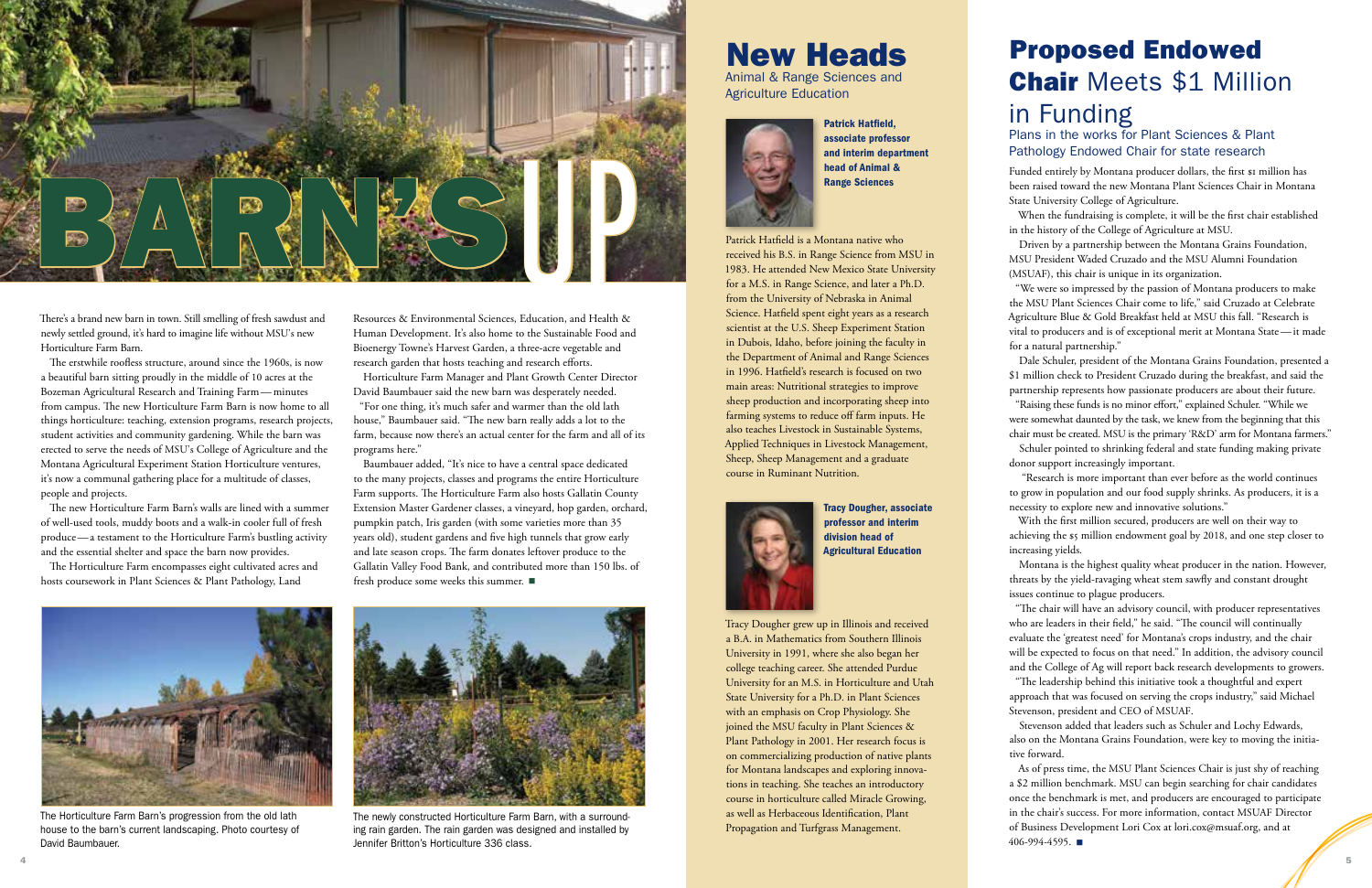# FIRST GENERATION COLLEGE STUDENT Sarah Snow is the kind of girl that gets things done. And<br>she'll tell you that herself. The girl's got a list of extracur-<br>ricular activities most people gawk at: she enrolls in 19<br>credits a semaster, helds a part time is

she'll tell you that herself. The girl's got a list of extracurricular activities most people gawk at: she enrolls in 19 credits a semester, holds a part-time job working the floor at Murdoch's, and still makes the honor roll every year. According to Snow, in order to to be successful, you've got to get busy.

"I do better when I have lots going on," she said. "That way, I don't have the time to think about what I'm not doing, or what I need to be doing. I just do it because I have to."

The oldest of four children in a military family, the outspoken and boisterous girl from Laurel, Mont., always knew higher education was a goal. Never mind the fact she'll be the first person in her family to graduate with a college degree.

Snow's dad was an electrical engineering teacher in the military and her mother worked as a certified nurse's assistant after some high school. Somewhere in between raising a family, moving around the country, and wanting to eventually get back to Montana—higher education didn't present itself as a significant priority.

"My grandparents, parents and extended family are all very hardworking, smart people," Snow said. "College was always a goal for me, and my parents always encouraged me to attend. They have helped me reach every goal I've ever had."

 Hailing from a long lineage of native Montanans, Snow set her sights on agriculture business at a young age when she fell in love with Future Farmers of America in high school. After a successful and engaging experience as an FFA office, Snow enrolled in the College of Agriculture at MSU.

Four years later, Snow has joined the likes of Alpha Zeta, College of Agriculture Ambassadors, Farm Bureau's Young Farmers & Ranchers, Big Brothers & Sisters and FFA. She will graduate next fall with dual majors in Agricultural Relations and Agricultural Business.

Snow also has her sights set on agricultural advocacy in the near future and contributes her passion for the agriculture industry to her economics and business classes.

### **Building Global Leaders of Tomorrow** Agricultural Education and Communications Students Traveled to Capital

"We're one of the top ag business and economics programs in the nation, and to come out of MSU with a degree in those fields really means something," Snow said. "I attribute everything I've learned and am driven toward to my ag advisor, my family, and my business and economics professors. They're amazing."

Snow said her classroom time spent in economics and business classes provided the fodder for her ultimate professional goal; law school.

"My professors and classes have shown me that small ranching and farming operations, and the huge importance of food, fiber and natural resources are the bottom line," she said. "Without those things, no one would survive. So for me, I want to use law and policy to be an advocate for ag."

Emerging from a first-generation college student, to a potential jurist doctorate wasn't always an easy progression, Snow said.

"There were definitely times when I wanted to pack my bags and head home," she said. "A lot of times it was intimidating working alongside students whose parents and grandparents went to college, so it was easy to feel overwhelmed."

Snow said every time she doubted herself in her college studies, her family back home and her family at the College of Agriculture encouraged her to stick with her degree

commitments. Being the first person in a family to graduate college doesn't necessarily make them a better or worse student, but it certainly makes them open to all opportunities, according to Snow. "First generation college students like

myself bring a whole new perspective to the university," Snow said. "I think it's because we're brand new. We don't have stories or experiences from our parents that influence our time here, so for me the whole experience has been amazing."

Snow will graduate fall semester 2014, and says she'll remain an advocate of MSU and the College of Agriculture for the rest of her days.

"The whole college, amazing faculty and family feeling here is just the best, first generation college experience or not" Snow said. "I'd do it all over again in a heartbeat."

Thirteen students from the College of Agriculture traveled to Washington D.C., this June along with students from Texas Tech University. The study experience at the nation's capital exposed students to the complex nature of communicating agricultural issues. The trip was partially funded through a CHS grant.

Division of Agricultural Education Assistant Professor Shannon Arnold said the trip was instrumental for students to understand the global picture behind agricultural communications.

 "Washington, D.C., is a unique setting that combines federal agencies, lobbying firms, special interest groups and legislators that all have significant roles in the development, integration and distribution of agricultural knowledge that impacts people both nationwide and abroad," commented Arnold. "This program was conducted in collaboration with the Texas Tech University Department of Agricultural Education and Communications to further enrich the student experience and networking opportunities."

The program goal was to change how students view and interact with agricultural issues, emphasizing communication in an international context. Program objectives included expanding students' knowledge of domestic and international agricultural issues and their influence on global policy decisions. Students also learned about competition in the national and global workplace, and the importance of communicating how local, state and national agencies influence, persuade, educate and inform a diverse group of stakeholders to make major decisions for agriculture.

Topics included:

- Current agricultural issues and initiatives, including the Farm Bill
- Agricultural history in the United States
- Communication campaign development, implementation and evaluation
- Policy and legislation impacting agriculture
- Public relations efforts of special interest groups
- Lobbying for agricultural interests
- Outreach and educational efforts

The trip offered students a better understanding of how policy decisions are made regarding agricultural issues. Visiting the organizations allowed them to comprehend how units work together to make major decisions for agriculture. "At all points during this trip, the emphasis was on communications and how it is employed to influence, persuade, educate and inform a diverse group of stakeholders," added Arnold.

The trip's learning-centered theme also won an award at the Western Region Agricultural Education Conference in September; 5th place in Innovative Idea - Poster, "Agriculture in the Nation's Capital: Organizing a Study Experience to Washington D.C."

 $\overline{6}$ 



MSU agriculture students on the steps of the Capitol Building.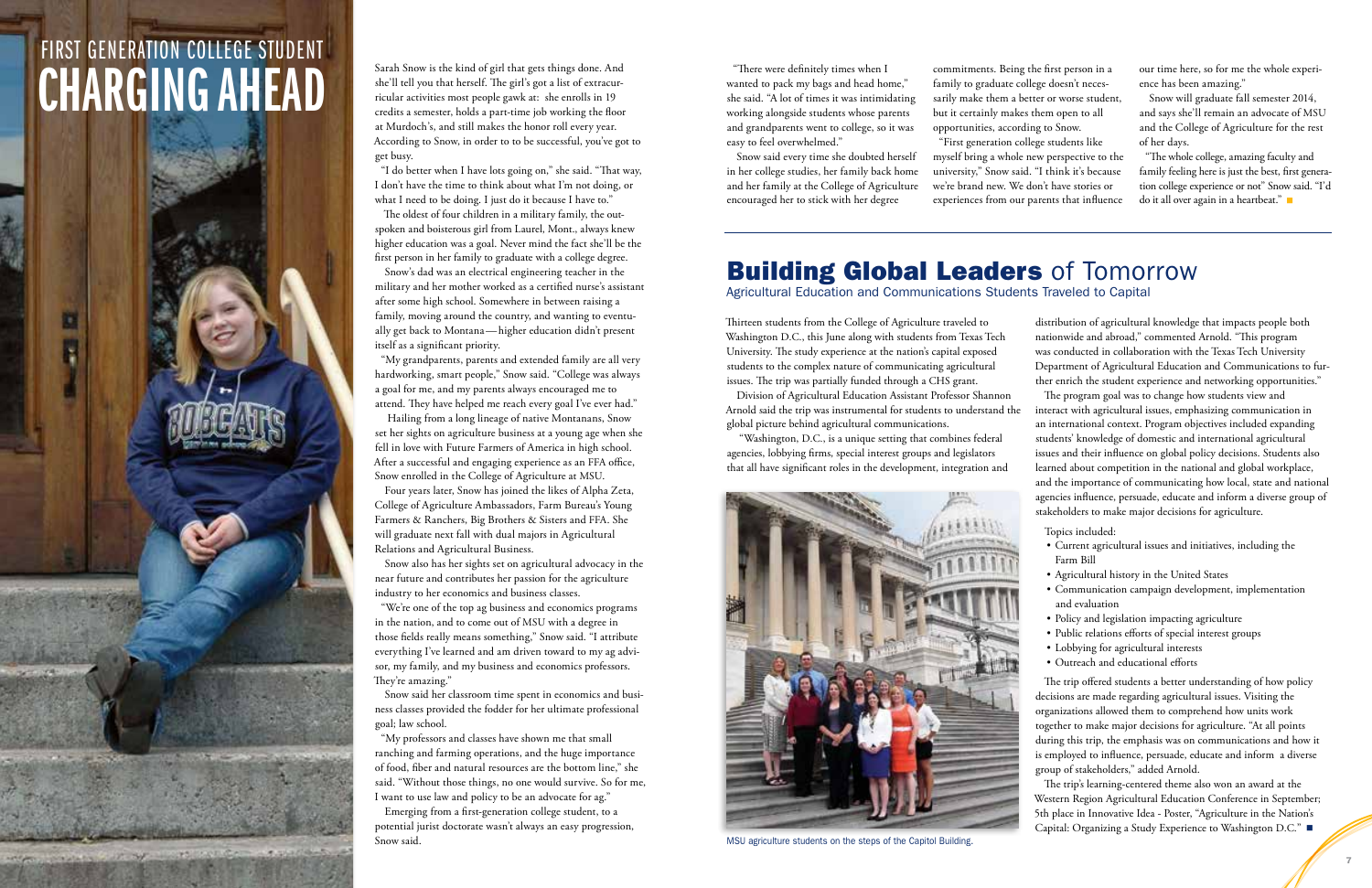### Yellowstone Microbial Research will Deepen Understanding of Viruses

Mark Young, professor of molecular bioscience, knows how hard it is to get funding these days. In fact, he attributes his recent five-year, \$1.9 million dollar grant from the National Science Foundation to pure luck.

"It's not enough these days to have a good idea for a potential grant," Young said. "You've got to have the very best idea. There are so many important ideas out there from great scientists, so I do feel very privileged and lucky to have been successful with this one."

Of course, it's more than luck that helped the funding success of Young and his research team. Young, in conjunction with his grant colleagues from Georgia Tech and the University of Illinois, are asking a particularly compelling question about viruses. The project, "Dimensions: Costs and Benefits of Chronic Viral Infections in Natural Ecosystems," will examine the benefits of viruses to ecosystems—rather than the age-old assumption that viruses are only bad news. The grant's major goal is to research how viruses control the structure and function of most ecosystems, and whether or not viruses contribute positively to the ultimate success of a host.

According to Young, viruses play an extremely beneficial role when it comes to living systems, our ability to adapt and the ultimate health of ecosystems. Currently there is little known about the way viruses control the function and composition of ecosystems. Young said that if we removed viruses from the planet, life would be entirely different.

 "We're looking at an alternative hypothesis about viruses, how and why they are beneficial to ecosystems," Young said. "Our central claim is that viruses are incredibly important and beneficial, and we're going to explore the range of interactions they provide to an ecosystem."

To do this, Young and his team will be conducting microbial research in the hot springs of Yellowstone National Park. The park's hot springs provide a kind of isolated island—without any natural predators to threaten the virus and its host cells. This is important, Young said, when it comes to studying how viruses interact.

"We're lucky for the unique resource and regional capacity that is Yellowstone," he said. "The boiling hot springs provide a simplified ecosystem so that we can establish fundamental principles when it comes to the behavior of viruses."

What Young's research will mean for agriculture is a better of understanding of the susceptibility of crop production to viruses. Ultimately, Young also anticipates this research will provide new insights into how viruses influence the biodiversity of plants and animals, in addition to the field of microbial diversity.

### Using the Past to Adapt to the Future

MSU Wheat Geneticists and Entomologists Screening Ancient Grains to Combat Sawfly Each year, millions of dollars are lost from Montana's agricultural economy due to the highly destructive pest that is the wheat stem sawfly. If Luther Talbert, professor of genetics, and his fellow research team have anything to say about it, this will change.

Recently the recipients of a \$500,000 grant from the United States Department of Agriculture (USDA) and the National Institute of Food and Agriculture, Talbert, Jamie Sherman, associate resident professor in plant sciences, and David Weaver, associate professor of land resources and environmental sciences, are planning on finding the next line of defense against the sawfly. Using

a collection of the USDA's ancient landraces, the team is researching and screening ancient wheat varieties in an effort to see which strains have elements of genetic resistance to the most destructive pest in Montana.

# Department of Plant Sciences & Plant Pathology Awarded Major Research Grants

"We have people here who are competing nationally against schools like Harvard, Yale, Wisconsin and other large research-focused institutions. These grants speak to the competitive and engaged quality of our faculty."

—JOHN SHERWOOD, PHD, DEPARTMENT HEAD, PLANT SCIENCES & PLANT PATHOLOGY

At a time when the federal funding rate for research grant proposals in the hard sciences is hovering around 3 percent, MSU's Department of Plant Sciences & Plant Pathology has added two new grants this semester alone. Mark Young, professor of molecular bioscience, and Luther Talbert, professor of genetics, and colleagues have received highly competitive federal funding for independent projects.

The wheat stem sawfly is a key pest of wheat in the northern Great Plains of the U.S. and Canada. The most heavily infested areas have been northern and eastern Montana, western North Dakota, northern South Dakota and southern parts of the Prairie Provinces of Canada. According to the USDA, gross product loss to the sawfly is estimated at \$350 million for the Northern Great Plains, and near \$100 million annually for the state of Montana alone. The solid stem trait discovered by breeders and entomologists decades ago has saved growers many millions of dollars over the years. Talbert and his team hope that this new grant will provide the opportunity for current researchers to identify new genes for resistance, and leave a similar legacy for wheat growers in the future.

Sawfly Life Cycle Adult females are attracted to a plant where they lay an egg in the stem. Lanvae ears the<br>Inside of the wheat plant, disrupting<br>sugar and water Adult emerges from novements.This<br>weakens the plant the lodged stem nd reduces yield. Lange encase and overwinter in lodged wheat stubble. Larvae cuts stress.

For more than 50 years, Montana's ranchers and farmers have been using solid-stem wheat to combat wheat stem sawfly infestation. Unfortunately, the sawfly is adapting and thriving, and the solid-stem wheat variety is no longer a reliable form of singular resistance. The overall effect of the sawfly is disastrous. Females lay their eggs in the spring inside the wheat stem, the larvae eat the inside of the stem over the summer, which destroys the plant and eliminates yield production. In the fall, larvae cut the wheat stems at the base, which gives the larvae the ability to emerge for the next production cycle.

"Solid stems are still a pretty good form of resistance for many people. But it appears that the sawfly may be becoming genetically better at living inside solid wheat-stems and becoming a bigger pest in Montana, and is spreading to other areas."

According to Talbert, now is the time to find another scientific breakthrough that will help agriculture producers thrive into future decades.

The grant project, formally titled, "New Genes for Resistance to the Wheat Sawfly from Geographically Targeted Landrace Accessions of Wheat," is utilizing the USDA's collection of ancient landraces produced in historic sawfly-infested sites. Ancient landraces are those varieties that developed over time and have successfully adapted and survived their environments. Many landraces have higher genetic integrity than formal breeds do. The USDA's collection of landrace wheat varieties hail from all corners of the world; centuries old varieties from Turkey, Portugal, Europe, Spain and Northern Iran will be planted in sawfly-infested sites in Montana.

The goal is to identify lines that are resistant to the sawfly's destructive nature. The lines themselves lack the favorable genes for yield and end-use quality found in our modern varieties and would not be suitable to grow at the moment. Using molecular biology, Luther and his team can identify genes present in these ancient lines that cause resistance to the sawfly and move them to modern high quality wheat varieties.

Recent work from Weaver's entomology project has shown that other forms of resistance may be available to complement solid stems. "David and his group are able to assay the sawfly larva inside wheat stems to determine the effect specific plant genes are having on them," Talbert said. "Our job now is to identify genes in wheat that interrupt the sawfly life cycle (see figure) and keep them from damaging the plant." Talbert added that the end goal is to genetically modify new wheat varieties that resistant genes produce.

 "Ultimately, we want to develop markers for resistance, so that we can develop more reliably resistant varieties. Using these lines which have been selected by ancient farmers to grow in sawfly-infested areas will allow us to do this," Talbert said.

New resistance targets for wheat stem sawfly include everything from influencing female choices in laying eggs through compounds in the stem that kill the larvae. In a systemic approach, data will be collected from the fields, laboratory staff will process samples and dissect stems and finally—genetic studies will identify new genes for resistance. The end goal is to use molecular markers to incorporate the resistant genes into new varieties of wheat. Talbert said searching for resistant traits of these ancient grains is one of the only ways to sufficiently control the sawfly. "Sawfly is a chronic problem and other

forms of control such as chemical sprays and crop rotations are often not feasible

or economical," Talbert said. "Genetic resistance is the only way to solve the sawfly problem." From the field to the

lab, the project is taking on a collaborative approach at every turn. A host of Montana farmers and ranchers are contributing to the grant's success, in addition to private, international wheat breeding companies and the research centers of the Montana Agricultural Experiment Station. Private landowners have offered to plant the wheat varieties

themselves, and on their own acreage for screening purposes. Private industry producers such as Bayer CropScience, Limagrain Cereal Seeds, Monsanto and Syngenta are offering research assistance.

"One very exciting thing about this project is that a lot of companies and Montana producers are helping us complete the work," Talbert said. "Without our private industry colleagues and Montana supporters giving up their own acreage for the good of the cause—we wouldn't be able to do this."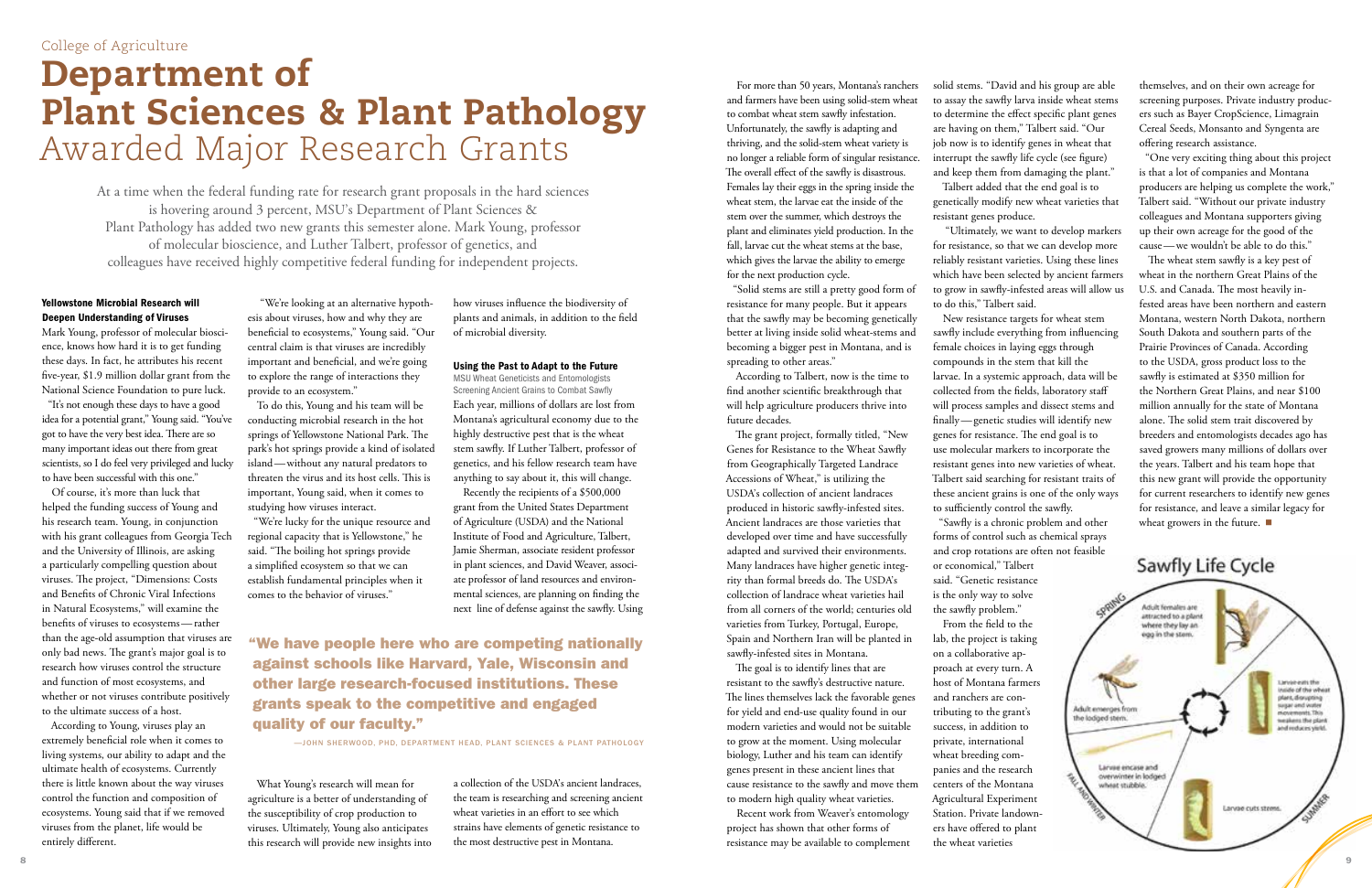Montana might soon see an increase in rural veterinarians, who are greatly needed across the state. Thanks to recent funding and approval from the 2013 Montana Legislative session, 10 lucky Montana students will be able to start their veterinary coursework here at MSU. Next fall, the Montana Cooperative Veterinary Medicine Program will open its doors to students who plan to be veterinarians.

In a cooperative approach with Washington State University, the new Vet-Med program allows students to complete their first year of veterinary coursework at MSU, then complete their remaining coursework at WSU's College of Veterinary Medicine in Pullman, Wash. In an effort to develop strong ties with Montana's veterinarians and veterinary students, coupled with the state's need to revamp the number of livestock veterinarians in underserved areas—the Montana Cooperative Veterinary Medicine Program is aimed at fostering and rebuilding Montana's veterinarians for underserved communities.

At every turn, the program is designed by Montanans, and for Montanans. Current veterinary professionals and the state will have input into the program's curriculum, a summer hire initiative will be created for students for summer veterinary work in between academic years, and seniors in the program will have the option to complete required rotations with in-state private practices. Goals for the new program include rebuilding Montana's rural and food animal veterinary workforce, and provide Montana residents affordable access to a veterinary medical education.

Students are required to complete 56-59 credits in biology, chemistry, math, physics, genetics and animal nutrition in order to receive the certificate. Students who have completed or are completing a baccalaureate in science or non‐science undergraduate degrees will be able to map out an academic path that will qualify them to apply to any AVAM accredited veterinary school.



The new cooperative will utilize MSU's state of the art animal facilities, including containment laboratories, MSU's Animal Bioscience Building and a soon to be renovated area in the Molecular Bioscience area. This area will house both the Veterinary Cooperative Veterinary Medicine Program and the recently expanded WWAMI program. Students will share a common lounge, some laboratory spaces, and lectures will be co-taught with the medical students when appropriate. These facilities will be used to instruct issues of biosafety, such as a host of infectious diseases present in livestock and wildlife as well as humans. To learn more about the Montana Cooperative Veterinary Medicine Program, visit http://mcvmp.montana.edu.

### MSU begins Pre-Vet Medical Certificate

MSU's College of Agriculture now provides a certificate of pre-veterinary studies for students who want to apply to veterinary school. After gaining approval at the March 2013 Board of Regents' meeting in Helena, MSU associate provost and MSU's accreditation liaison officer submitted materials to the Northwest Commission on Colleges and Universities describing the mission and goals of the new Pre-Veterinary Medical Certificate. MSU received approval from NWCCU this past summer.

*Duff* The College of Ag is supporting the mission of the land-grant university. We are the agriculture school for the state of Montana, so we're providing the education, research and Extension to the producers of the state. What we're ultimately doing is supporting the clientele of the state; we're educating the students, we're providing the needed research to keep producers viable and productive, and, lastly, we're using Extension to get the information out to the producers.

## Montana's First

# VET-MED PROGR

# Talking Shop

Interim Dean Glenn Duff and Ron de Yong, director of Montana State Department of Agriculture sat down together and compared field notes

### *At the moment, what's the general feel of agriculture production in the state of Montana?*

*de Yong* Agriculture is going through a major transition, it's getting diversified, and much more sophisticated with an emphasis on value-added. It's just a really exciting time. We've had some good prices for a few years and a lot of young people coming back who aren't afraid of new technology. They jump in with both feet, so, in a sense, the makeup of the industry is changing.

> *Duff* Our students are employable and that's key. We have to be able to continue to provide education to the student so that they will go out and be successful, and that will help the recruiting companies who will in turn keep coming back to MSU for their hires. A lot of the students when they come here, they love Montana, they're from here and they don't want to leave. We want to keep the student forces working in Montana, that's really going to help the state's economy. ■

*Duff* Producers are using the information produced by faculty members now, so I think producers are getting more tied in with the College of Agriculture on the research side. Many producers have actually gone through our programs, so they've gotten to know our faculty members, and they understand that the college is place to utilize contemporary research.

### *How do the priorities and missions of the state Department of Agriculture compare to those of MSU's College of Agriculture?*

*de Yong* We have a science division which watches over all of the regulatory aspects of production. They make sure product

standards are there and producers are getting what they pay for. They make sure Montanans have clean water by making sure chemicals don't infiltrate ground water. We are also involved in exports and export certificates. We do the research and inspections for shipping to another country. On the other side, we do a lot of business development in terms of the diversification of agriculture, particularly in alternative crops.

### *What postsecondary opportunities in agriculture do you see for MSU students?*

*de Yong* The opportunities are greater than they've ever been before. Number one, there's more money in the production side and all the way through and that's good news for young people wanting to get into production. Because of the diversity in agriculture right now, there's a great need for young people and their expertise. From the technology side, to the science side and the marketing side, there's so much opportunity. If you're young and you're interested in anything related to agriculture and you like Montana, you have a real opportunity ahead of you in the future. *Duff* We've got a great education system

in Montana and there's ample opportunity

to work together, which is reflective of the opportunities currently available for students in the larger network of agriculture. Montana is in a unique situation right now, and our students are poised to take on any challenge and answer any question about agriculture. When we look at the allied industries, our students don't have to necessarily be in agricultural production to make a difference. Those industries and opportunities are what run Montana, and they will continue to be the driving force in the state.

### *What advice would you give to a young person pursuing studies in agriculture?*

*de Yong* When students come to the university, they need to develop a fondness for learning. When they graduate, they don't stop learning anymore. Things are evolving so rapidly, and there's so many changes taking place. If you can embrace the change and embrace learning, you will always have opportunities. From the business side, to agronomy, accounting, mechanics and livestock—it's enormous what you need to know. You're learning all the time. There's no tougher business than a family farm or family ranch, so it's a real challenge—but it's one that young people can thrive in.

Pre-veterinary anatomy class. MSU photo by Kelly Gorham.



Glenn Duff and Ron de Yong at Celebrate Ag.